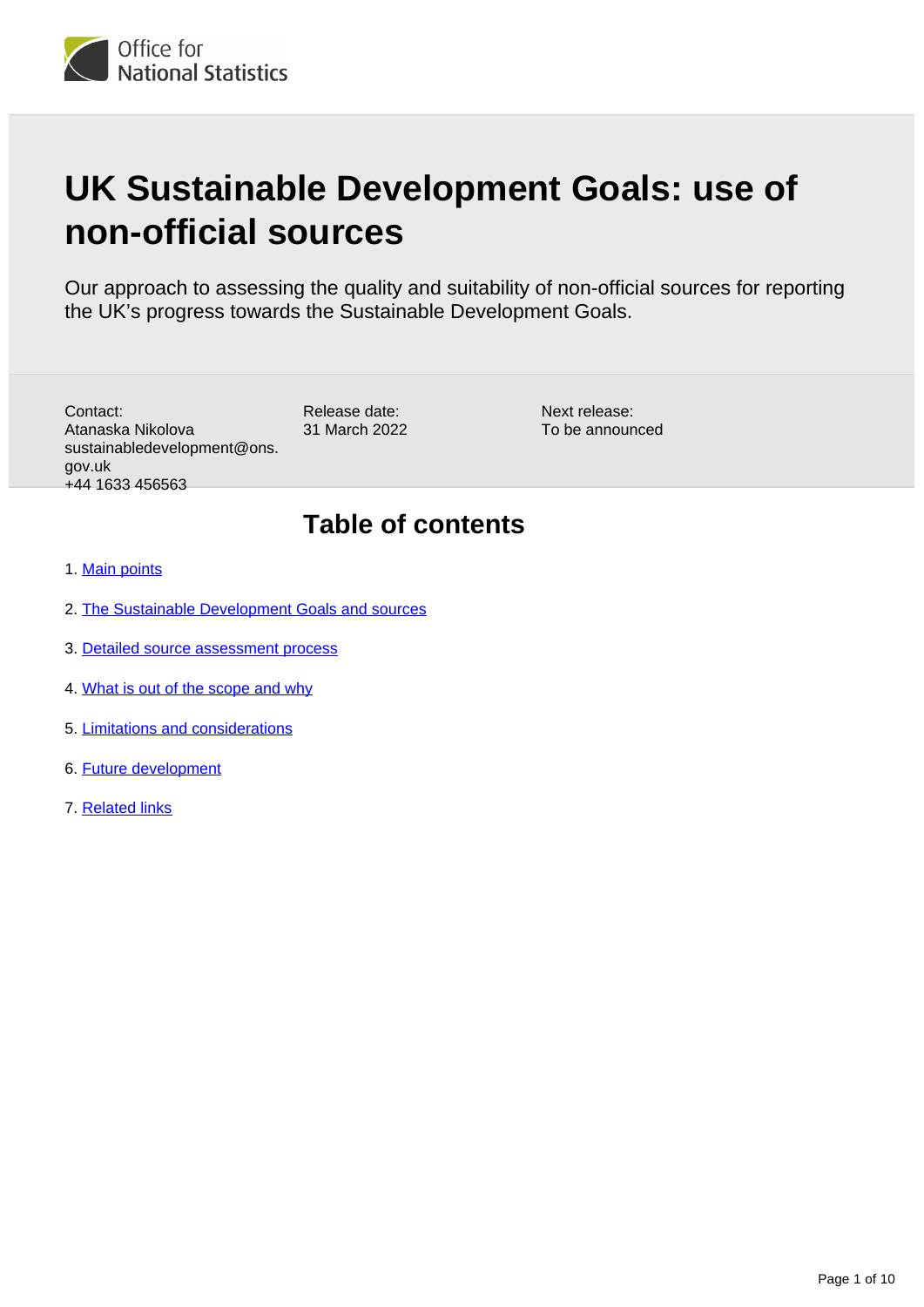## <span id="page-1-0"></span>**1 . Main points**

- Non-official sources are an increasingly useful resource, important for fulfilling Sustainable Development Goals (SDGs) reporting commitments and promoting inclusion and sustainability.
- It is essential to have a clear and transparent protocol for assessing non-official sources for use in UK SDGs reporting.
- We present a protocol with an initial "pass or fail" gateway on key criteria, followed by a quality assessment using a simple scoring system.
- This protocol is aligned with official quality guidance and the three pillars of the UK Code of Practice for Statistics: trustworthiness, quality, and value.
- This protocol provides transparency on the method used for assessing non-official sources for SDGs reporting.
- The target audience are non-governmental organisations that may produce statistics relevant to SDGs, and any organisation working with SDGs data.
- While the protocol is tailored to SDGs reporting, we welcome others to adapt it for assessing non-official sources in other contexts.

## <span id="page-1-1"></span>**2 . The Sustainable Development Goals and sources**

The Sustainable Development Goals (SDGs) are central to the United Nations (UN) [2030 Agenda,](https://sdgs.un.org/2030agenda) which covers people, planet, prosperity, peace, and partnership. There are 17 goals, covering environmental, social, and economic issues, with 169 targets and 247 indicators across these.

As the United Kingdom (UK) national statistical institute, the Office for National Statistics (ONS) has a remit to monitor and report on the SDGs for the UK through our **[National Reporting Platform](https://sdgdata.gov.uk/)** ("the Platform").

We collect robust, quality-assured data against the methodology set by the UN, also adhering as closely as possible to the UK Statistics Authority (UKSA) [Code of Practice](https://code.statisticsauthority.gov.uk/the-code/) ("the Code"). You can find more details on the UK' s approach to SDG reporting on the [information](https://sdgdata.gov.uk/about/) and [publications](https://sdgdata.gov.uk/publications/) pages on the Platform.

## **Value of non-official sources**

By mid-2021, the UK had achieved 80% coverage for reporting across the 247 SDG indicators. The breadth of the SDGs and the required breakdowns make it increasingly challenging to achieve much greater reporting coverage though official sources alone.

The UN Economic Commission for Europe (UNECE) task force on the [Value of Official Statistics](https://unece.org/fileadmin/DAM/stats/publications/2018/ECECESSTAT20182.pdf) recognises the increased demands for data and associated challenges for official statistics. In line with addressing such demands, the ONS is a key partner of the *Inclusive Data Charter* (IDC). This is a global initiative for improving and strengthening data disaggregation to help ensure no one and nowhere is left behind. This includes a commitment to using as wide a range of data sources as possible. There is an increasing recognition of the importance of inclusive data in official statistics. This is reflected in the work of the [Centre for Equalities and Inclusion](https://www.ons.gov.uk/aboutus/whatwedo/programmesandprojects/onscentres/centreforequalitiesandinclusion) at the ONS, and the [Inclusive Data Taskforce](https://uksa.statisticsauthority.gov.uk/the-authority-board/committees/inclusive-data-taskforce/) established in October 2020 by the National Statistician. All of these initiatives work with official and non-official stakeholders to improve data inclusivity.

The ability to consider alternative sources can help us to increase the granularity of SDG indicator reporting and so provide an even more complete picture. This protocol seeks to maximise the benefits from non-official sources in the SDGs context while minimising risks. We are committed to publishing further high-quality data for SDGs, and this protocol will support the ONS and potential non-official source providers in ensuring we report in more detail in future.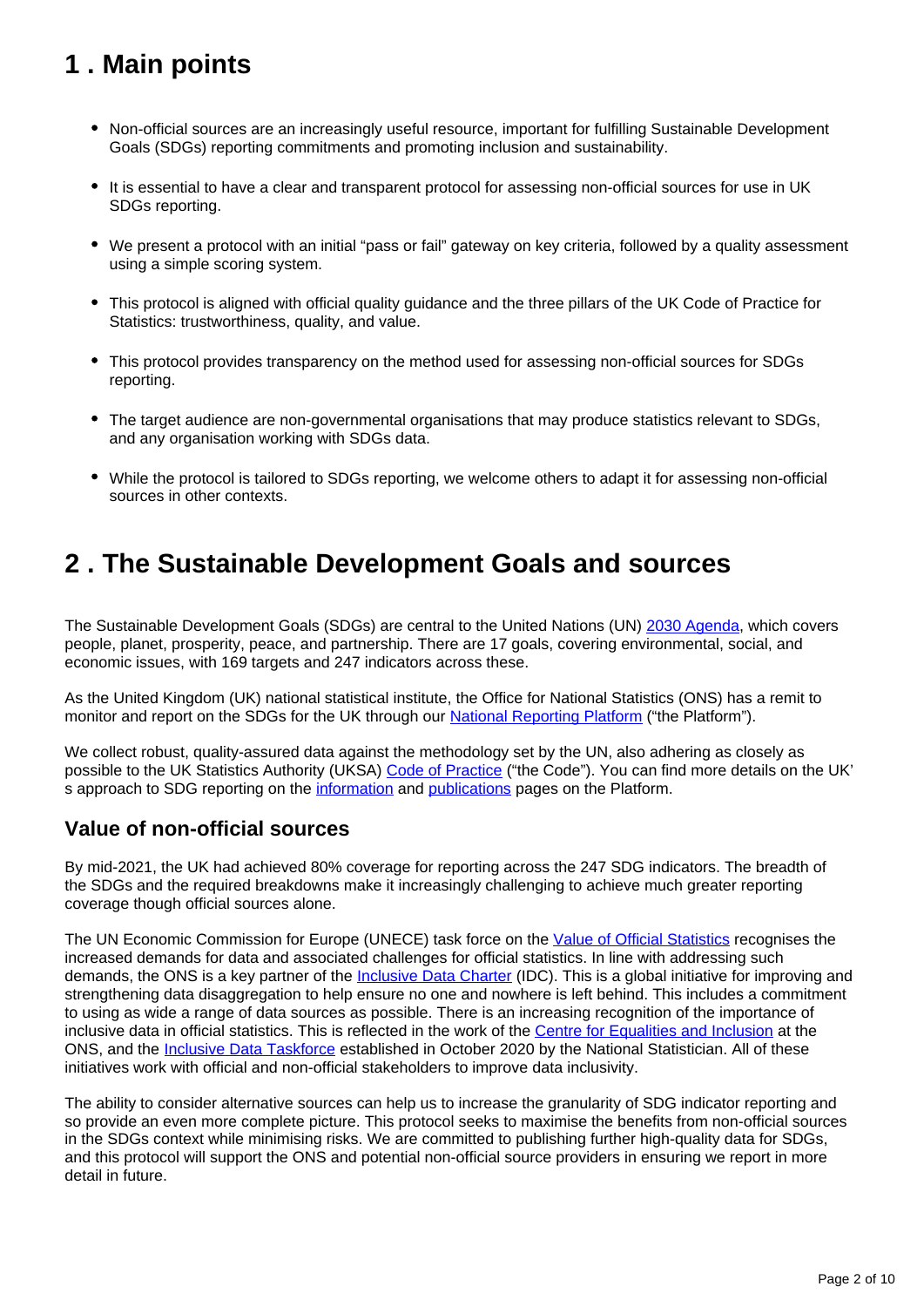## **Non-official sources: what is in scope?**

In this protocol, we use "non-official source" to mean statistical outputs from non-official producers. This adapts the UKSA's statistical classification of official and non-official statistics, since both may come from an official producer.

More specifically, a "non-official source" is:

An output that does not come from a UK governmental department or government-related body, local or devolved authority, or an official international reporting body.

This definition builds on the UKSA outline for [types of official statistics](https://uksa.statisticsauthority.gov.uk/about-the-authority/uk-statistical-system/types-of-official-statistics/) and their producers. The Statistics and Registration Service Act ([SRSA](https://www.legislation.gov.uk/ukpga/2007/18/section/6)) 2007 lists government departments, the devolved administrations, ministerial authorities, and other persons acting on the Crown's behalf as "official statistics producers". The list of ministerial [and non-ministerial departments](https://www.gov.uk/government/organisations) provides useful general guidance on UK official statistics producers. This list is not exhaustive, as there are more official statistics producers across the UK nations.

This protocol applies primarily to statistical outputs from organisations other than government, such as charities, businesses and academic institutions. Out of scope are any statistics from official (government) UK producers and international entities like UN agencies and Eurostat. This is because sources from these producers already have formal guidance and principles, with a level of transparency that allows for straightforward quality assessment against the ONS' standards. More detail on what is out of scope can be found in [Section 4.](https://www.ons.gov.uk/economy/environmentalaccounts/methodologies/uksustainabledevelopmentgoalsuseofnonofficialsources#what-is-out-of-the-scope-and-why)

## **SDG platform sources hierarchy**

The SDG indicator framework has a mixture of statistical and policy-based indicators, with the majority (85%) being statistical. Policy indicators usually require information from official bodies, so non-official sources are unlikely to be appropriate. For example, [indicator 13.2.1](https://sdgdata.gov.uk/13-2-1/) requires evidence for available policies on national adaptation plans. Our UK reporting currently provides information for all but one policy indicator.

For statistical indicators we prioritise quantitative (statistical) information over policy information. We may also reference relevant official documents to give more context to existing statistical reporting, or to provide relevant information while we work to identify appropriate statistical data sources.

We use a hierarchy to prioritise between different sources, particularly where these are of similar quality. This has three levels.

#### **Level 1 (preferred)**

Official statistics, including those classified as "National Statistics", policies, or research from official producers. Such sources fully meet officially recognised quality standards and come from trusted official producers governed by formal regulations. For statistics, these are fully compliant with the UKSA Code, and official government research follows the [Government Social Research publication protocol.](https://www.gov.uk/government/publications/government-social-research-publication-protocols)

#### **Level 2**

Other statistical or qualitative information from official producers. These sources are expected to be produced reliably and with any quality issues clearly highlighted. These may be statistics that come from trusted official providers though may not be fully compliant with the Code and therefore are not badged as a National Statistic or an official statistic. This level includes international sources such as Eurostat or UN agencies (as outlined above), and official guidelines, frameworks, and reports.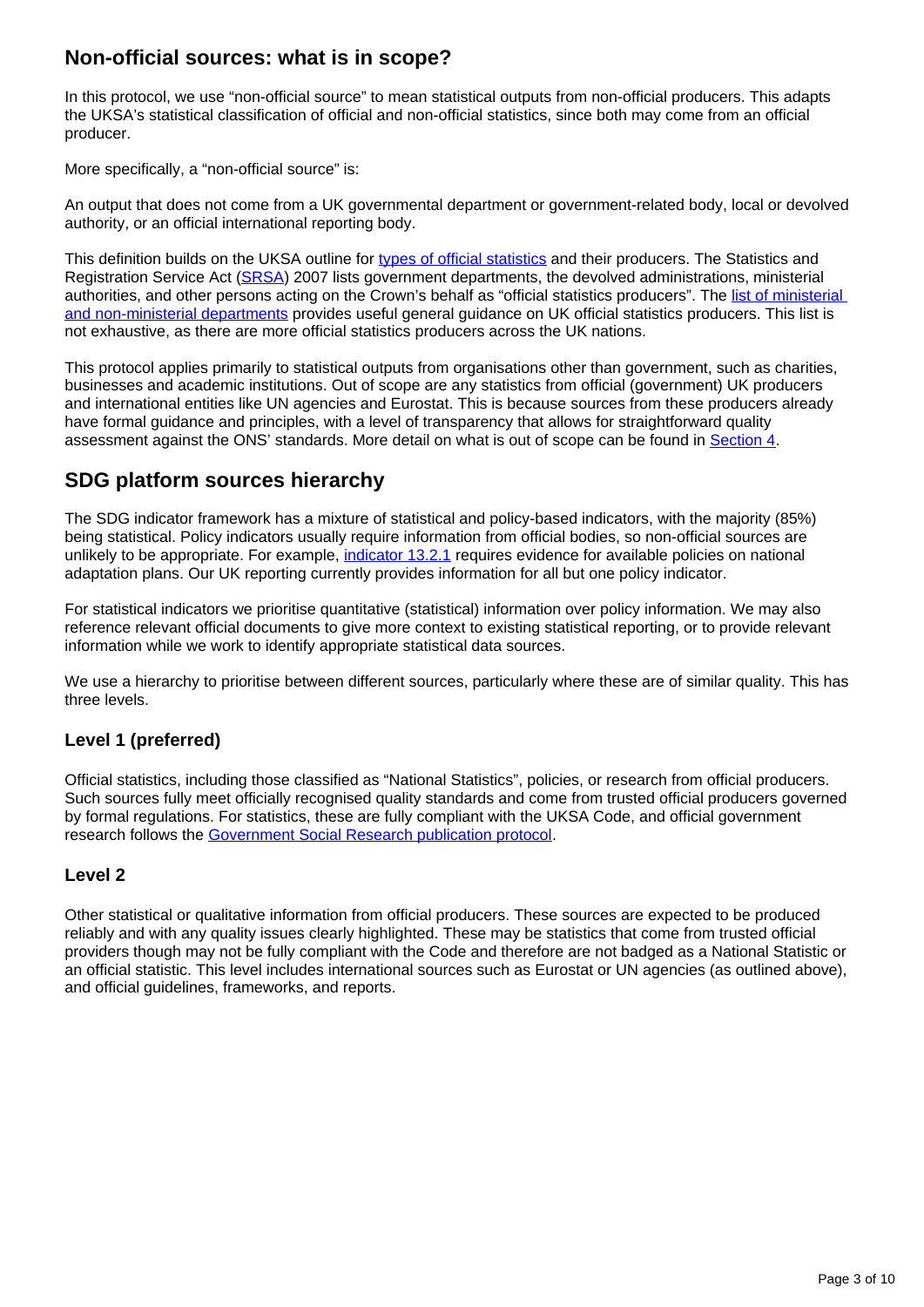### **Level 3**

Statistical information from non-official producers. These are subject to assessment with this protocol. Assessment is required even if the non-official source has confirmed [voluntary compliance](https://code.statisticsauthority.gov.uk/voluntary-application/) with the Code and is on the [list of voluntary adopters](https://code.statisticsauthority.gov.uk/list-of-voluntary-adopters/). This is a scheme for non-official statistics led by the Office for Statistics Regulation (OSR), but it is not formally regulated. Non-official voluntary adopters are likely to have a very good chance of passing the protocol with a high score.

This protocol focuses on level 3, but sources at each level go through robust quality assurance processes prior to inclusion on the Platform.

We are also considering the potential of including non-official sources of qualitative information in the hierarchy of future iterations of this protocol. This might enable use of articles or reports from non-official sources to fill indicator gaps as a proxy, or to provide additional context. We occasionally use proxy indicators where we have suitable data that may not fully align with the UN requirements for the indicator. For example, there may be partial coverage (England only, rather than UK-wide) or a slight difference in classification.

In addition to the three-level hierarchy, we will prioritise any non-official sources that could potentially fill remaining headline indicator gaps. There is a high number of potential breakdowns that could be reported across the SDG indicators. For these separate disaggregation gaps, we will prioritise non-official source assessment for a set of disaggregations. We will outline these priorities in our annual **SDG reports** or otherwise publish them.

In exceptional circumstances, a non-official source could replace an official source, for example, where the nonofficial source is judged to be more suitable (using this protocol) than an official source that provides a proxy for the indicator.

### **Assessing sources: a two-stage process**

The protocol assessment has two stages (Figure 1 provides a visual representation).

#### **Quality Gateway**

The Quality Gateway has a pass or fail on the requirements of ethics and privacy, transparency and accountability, and need. All requirements must be met to proceed to the second stage, otherwise the source is not considered appropriate for use on the Platform at this time.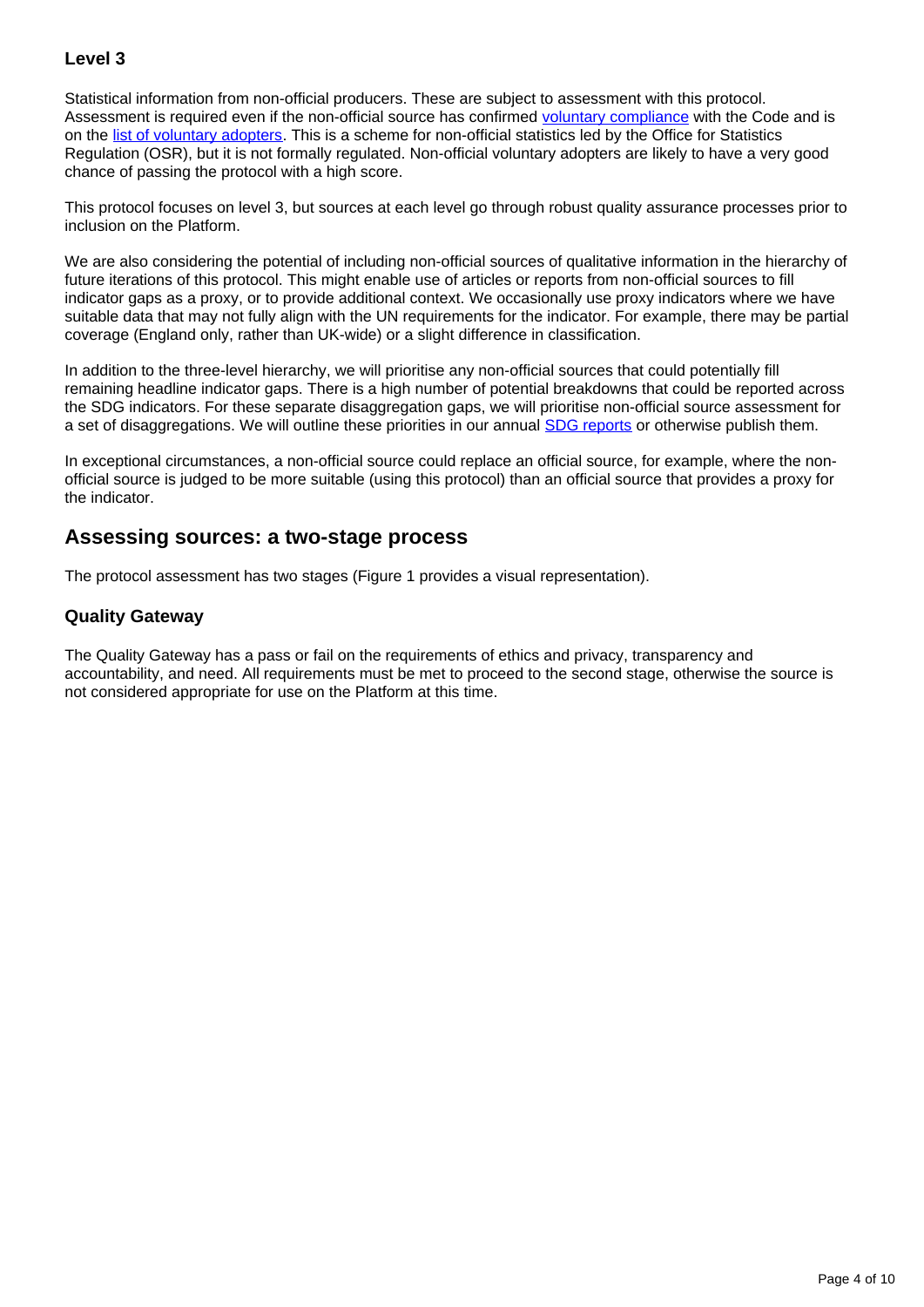#### **Quality Matrix**

The Quality Matrix has a pass threshold based on an average score. The source is scored from 0 to 3 on a range of criteria: relevance, methods, coverage, timeliness and ongoing availability, and data quality. A source with an average score of over 1.5 and with no individual criterion scoring 0 is considered suitable for including on the Platform.





#### **Source: Office for National Statistics**

The assessment at each stage is undertaken in parallel with consultation of the Code, as the scoring specifically references some of its principles. A non-official source is almost by definition not fully aligned with the Code, but this protocol satisfies the most critical and relevant sections. The scoring also takes into account elements of the [ethics self-assessment tool](https://uksa.statisticsauthority.gov.uk/about-the-authority/committees/national-statisticians-data-ethics-advisory-committee/ethics-self-assessment-tool/) recommended by the National Statistician's Data Ethics Advisory Committee (currently known as the [Centre for Applied Data Ethics](https://uksa.statisticsauthority.gov.uk/what-we-do/data-ethics/centre-for-applied-data-ethics/)). The quality dimensions in the protocol are also aligned where possible with the Government Data Quality Framework, and UKSA's [Questions for Data Users](https://code.statisticsauthority.gov.uk/questions-for-data-users/) guidance. We recommend users refer to the core data quality dimensions in the [Government Data Quality Framework](https://www.gov.uk/government/publications/the-government-data-quality-framework/the-government-data-quality-framework#Data-quality-dimensions) for specific assessments of dataset quality.

The structure of the Quality Matrix scoring system is adapted from a model (unpublished) originally developed by Statistics Netherlands' SDG team, which was based on previous work by Eurostat.

Given SDG indicator reporting requirements, the assessment's quality criteria tend to be SDG specific and reference the [UN SDG metadata](https://unstats.un.org/sdgs/metadata/). For example, the timeliness and ongoing availability criteria are aligned with the UN 2030 Agenda timeframe, giving the highest score to sources available from at least 2015, when the SDGs were launched. The UN typically specifies the methodology for each indicator, so we need to have information on the methods behind any non-official source used on the Platform. We hope that this protocol can be adapted for assessing non-official sources in other contexts and we encourage users to inform us if they plan to do so.

Communication and engagement with potential providers are essential, and any source that does not pass either stage of the assessment can potentially be included in future. We will look to support providers to strengthen the quality of their sources wherever possible. This could include encouraging and supporting commitment to the [Voluntary Application](https://code.statisticsauthority.gov.uk/voluntary-application/) of the Code, or improving metadata for the source.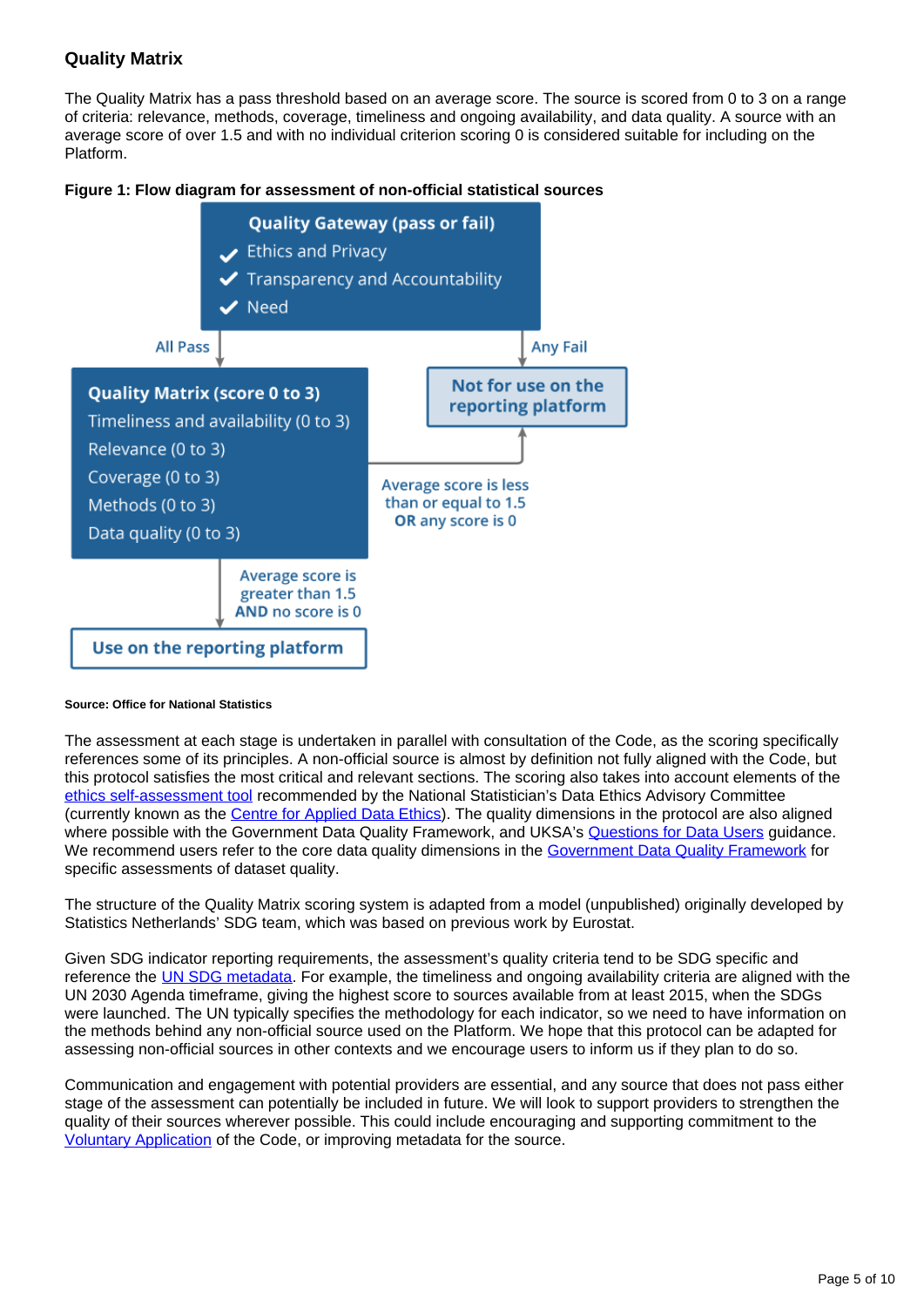## <span id="page-5-0"></span>**3 . Detailed source assessment process**

The guidance approach for each stage is outlined below, and is meant to be used together with the UK Statistics Authority (UKSA) [Code of Practice](https://code.statisticsauthority.gov.uk/the-code/) ("the Code"). Figure 1 gives a visual representation.

## **Stage 1: Quality Gateway**

A source must pass on all three of the following criteria to proceed to the Quality Matrix scoring stage.

#### **Ethics and Privacy**

Pass: either there are no ethical concerns, or any concerns are fully documented and actions are in place to minimise identified risks. Fully compliant with all parts of the Code principle T1 (honesty and integrity) and T6 (data governance). Use is in line with the terms and conditions of the source. Privacy policy is compliant with the General Data Protection Regulation (GDPR) for the UK and the Data Protection Act 2018.

Fail: significant ethical concerns without any mitigations or considerations. Not compliant with all parts of principle T1 and T6 of the Code. The source's terms and conditions prevent use of the data as required. Not compliant with GDPR and/or the Data Protection Act 2018. Any of these conditions would lead to a fail.

#### **Transparency and Accountability**

Pass: source meets principles T4.1 and T4.5 of the Code, ensuring processes for all parts of the data journey are transparent. If metadata information is not already in the public domain, permission must be granted to place this in the public domain.

Fail: source does not meet T4.1 and T4.5 of the Code. Source may not be fully transparent about any data quality issues or there is no metadata available.

#### **Need**

Pass: there is a clear identified need for the source, either due to a headline data gap or a priority disaggregation gap (see [sources hierarchy\)](https://www.ons.gov.uk/economy/environmentalaccounts/methodologies/uksustainabledevelopmentgoalsuseofnonofficialsources#the-sustainable-development-goals-and-sources). Alternatively, the source may be a better fit than a source already being used on the Platform. Sources suitable for non-priority disaggregations may be considered if all priority gaps have been filled and there is sufficient resource for additional assessment.

Fail: the proposed source does not fill a headline gap. The source is unlikely to improve on information already on the Platform.

## **Stage 2: Quality Matrix**

Each criterion is scored, and an average score calculated. A source with average score over (but not equal to) 1.5 and no 0 scores passes.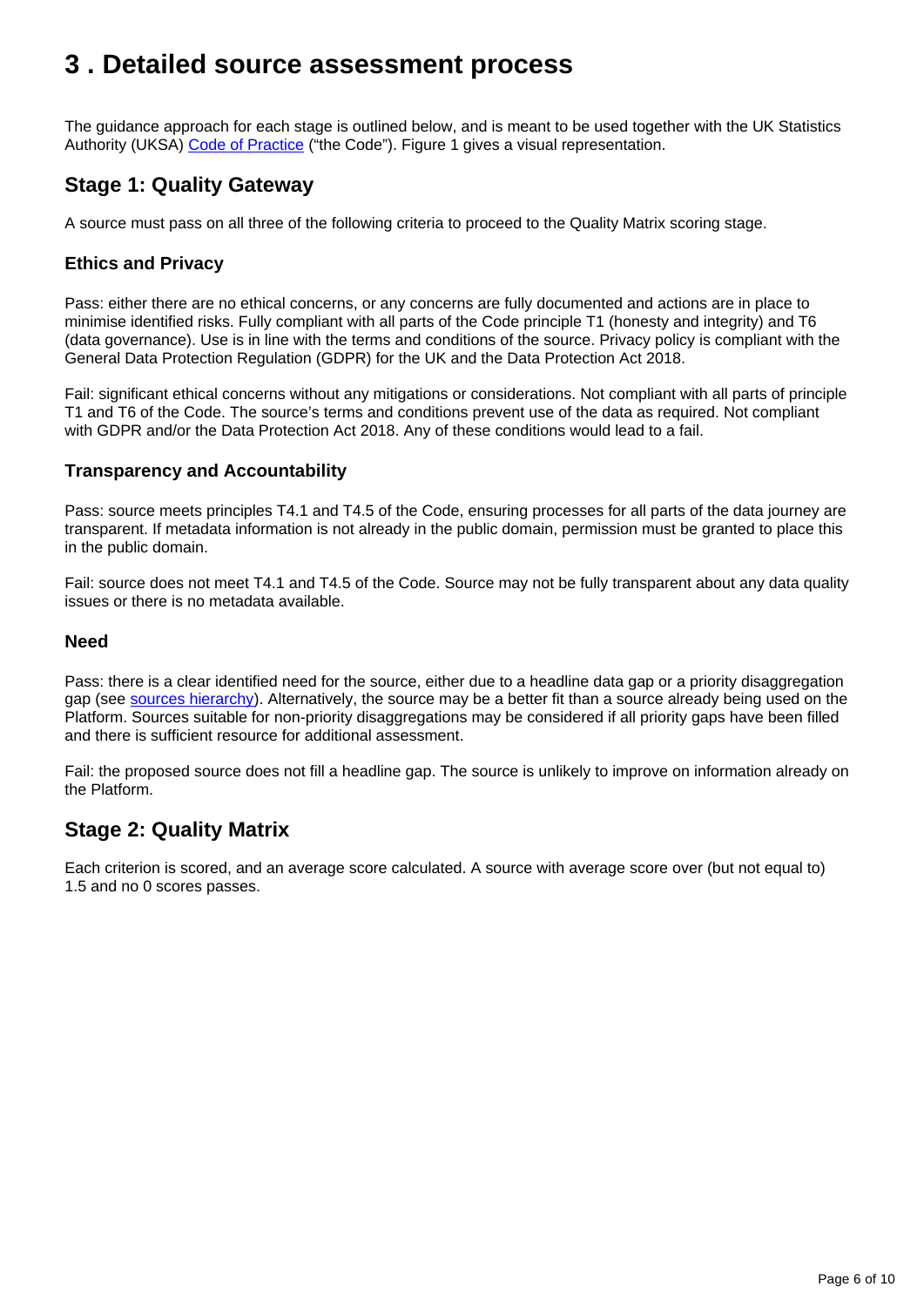#### **Timeliness and ongoing availability**

Score 3 (high): source is sufficiently current to be informative, with a time series from at least 2015 and no time lag greater than 15 months for annual data, or 6 months for monthly data. A wider lag of 2 years is acceptable when the impact of any statistical change may take longer to be observed, for example, for some environmental statistics. No gaps (missing data) in the time series. The source is expected to be regularly updated and available in the future. There must be a record of previous data points (the source provides a time series).

Score 2 (medium): source is sufficiently up to date to be informative, with a time lag no greater than 2 years (3 years for statistical changes that may take longer to be observed, such as some environmental statistics). There are no gaps in the time series and there must be a record of previous data points (the source provides a time series). New timely sources without previous data points that are expected to be updated and available in the future would be included

Score 1 (low): source is older than 2 years (3 years for statistical changes that may take longer to be observed, such as some environmental statistics), but is still meaningful in the social, environmental, or economic context of the indicator. The time series may have gaps or only one data point has been provided.

Score 0 (not acceptable): source is too old to be meaningful, with the latest data point(s) before 2015, or has too great a time lag, or no reasonable expectation of future updates. The source does not provide access to existing historic data (time series).

#### **Relevance**

Score 3: close match with United Nations (UN) Sustainable Development Goals (SDG) metadata, or gives more detail than the metadata requires. Fully compliant with the Code principles Q1.1 and Q1.5 on suitable data sources. Disaggregations specified in the SDG indicator title are reported as a minimum, potentially supported by additional Inclusive Data Charter (IDC) disaggregations.

Score 2: partial match with UN metadata or disaggregation referenced in indicator title. Fully compliant with the Code principles Q1.1 and Q1.5. May enable reporting of additional disaggregations in the IDC.

Score 1: does not fully report the indicator but is an appropriate proxy relevant to the UK national context. Fully compliant with the Code principles Q1.1 and Q1.5. May enable reporting of relevant disaggregations.

Score 0: does not align well with the metadata for the indicator or provides no appropriate proxy for headline or relevant disaggregation gaps.

#### **Coverage**

Score 3: data robustly and reliably measures the entire UK population or the entire UK geography (as appropriate to the indicator). Additional breakdowns for all UK nations may also be available.

Score 2: metadata is clear and transparent about the identifiable population covered or not covered. The population is a suitable representation for reporting the indicator, though may not cover the entire UK population or geography. There may be data for some, but perhaps not all, UK nations.

Score 1: metadata is available on the identifiable population covered, but the limitations of partial coverage may not be fully considered by the source producer. The population is adequate for reporting the indicator, even if this could potentially be improved.

Score 0: metadata is unclear about the identifiable population or coverage is not specified. The population may be of too limited representation or the sample too small to be appropriate for reporting the indicator.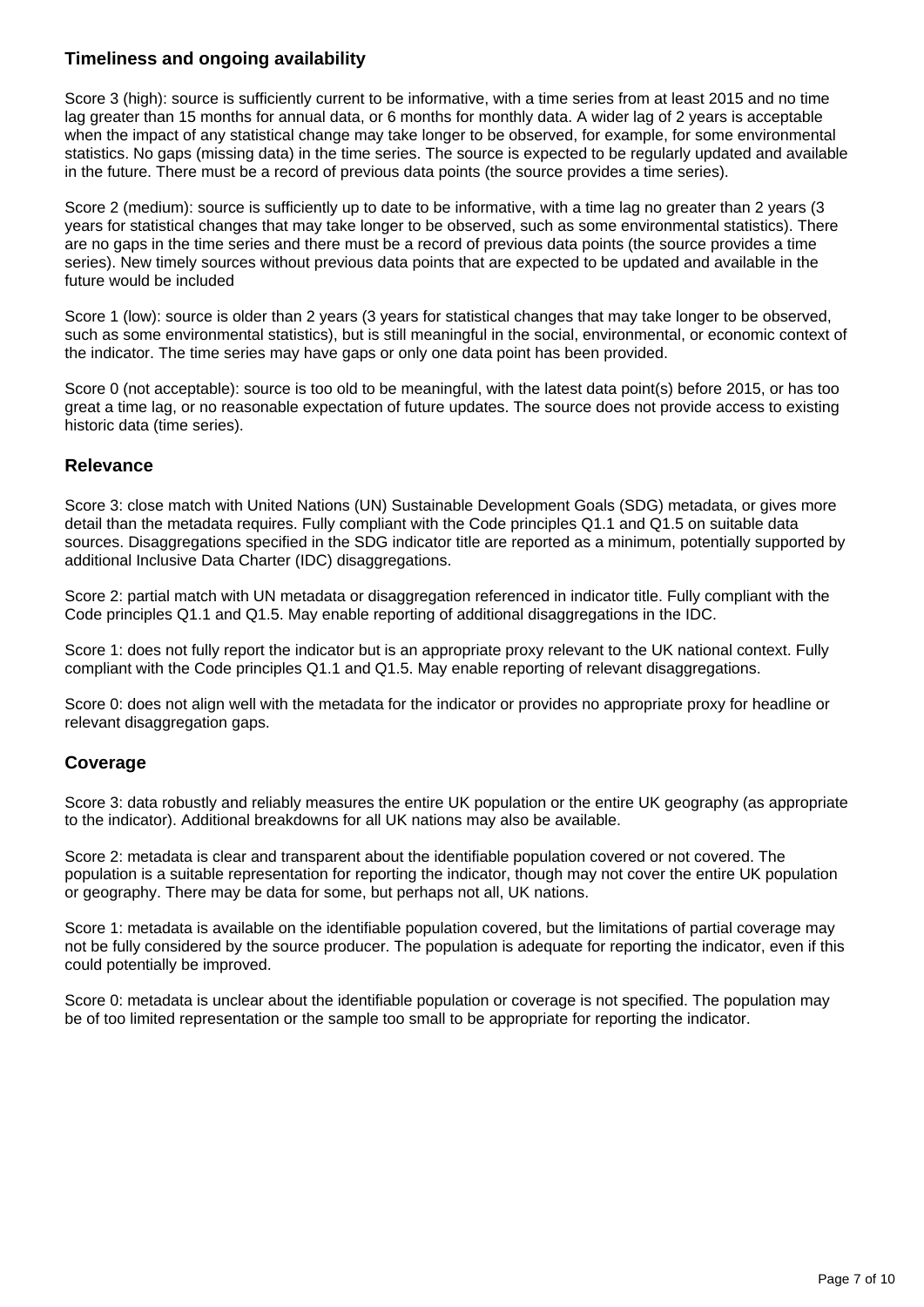#### **Methods**

Score 3: internationally comparable, in line with the UN metadata, the methods are appropriately applied, fit-forpurpose and transparently described. Fully compliant with the Code principle Q2 (sound methods) by using the best available methods openly.

Score 2: the methods are appropriately applied, and well described. Largely compliant (compliant with half or more of the principles) with the Code principles under Q2, including Q2.3 and Q2.4.

Score 1: methodology described in detail and transparent. Methods are justifiable, but might be lacking scientific proof, or alternative methods may be available that might produce improved results. Largely compliant with the Code principles under Q2.

Score 0: methodology is neither described nor justified.

#### **Data quality**

Score 3: data validation procedures are outlined. It is clear how the data were collected and (if relevant) preprocessed. Largely compliant with standards in the Code principle Q3 (assured quality), specifically outlining aspects of accuracy and reliability.

Score 2: compliant with principle Q3.2 from the Code – transparency about the quality assurance approach taken throughout the preparation of the statistics, any issues with quality of the data and statistics are transparently outlined.

Score 1: some basic checks have been conducted and accuracy and reliability of the data source can be established, but no formal quality assurance available.

Score 0: no information on data quality or quality assurance of the statistics.

## <span id="page-7-0"></span>**4 . What is out of the scope and why**

This protocol does not cover statistics from official producers, even where those statistics are not classed as a "National Statistic" or an "official statistic". Appropriate checks are incorporated into our [National Reporting](https://sdgdata.gov.uk/)  [Platform's](https://sdgdata.gov.uk/) ("the Platform") reporting processes regardless of the source. All information goes through a quality assurance process and approval by the topic expert – usually the data provider or a government body contact with the necessary expertise.

Statistics from recognised official international bodies are also out of scope. The Sustainable Development Goals (SDGs) are a global initiative, so there are a range of international organisations collecting, validating, and disseminating SDG-related data that may be included on the Platform. There are formal regulations and quality checks for statistics published by such organisations

The UN Statistics Division (UNSD) and other [international agencies](https://unstats.un.org/unsd/ccsa/principles_stat_activities/endorse.cshtml) are covered by the Committee for the Coordination of Statistical Activities. Data from these producers may be used on the Platform, for example, World Health Organisation data on concentrations of fine particulate matter. If the data originates from non-official sources, they can be classed as pre-approved and do not need to pass this protocol because they should be compliant with the UNSD's [Principles Governing International Statistical Activities.](https://unstats.un.org/unsd/ccsa/principles_stat_activities/) These principles incorporate compliance with the **Fundamental Principles of Official Statistics** and the Recommended Practices on the Use of [Non-Official Sources in International Statistics](https://unstats.un.org/unsd/ccsa/documents/practices.pdf). Eurostat is covered by the [European Statistics Code of Practice](https://ec.europa.eu/eurostat/web/products-catalogues/-/ks-02-18-142).

This protocol does not cover raw input data (microdata). Guidance on expected quality standards of such raw datasets is provided by the Office for Statistics Regulation's (OSR) [Quality Assurance of Administrative Data](https://osr.statisticsauthority.gov.uk/guidance/administrative-data-and-official-statistics/) tool and the [Government Data Quality Framework](https://www.gov.uk/government/publications/the-government-data-quality-framework/the-government-data-quality-framework). There are cases where the underlying raw data of a non-official source may be suitable for performing analyses related to an SDG indicator. In these cases, we contact the producer to discuss the possibility of obtaining the data and publishing a statistical analysis of it. Alternatively, we may collaborate with the producer to publish the statistics for the Platform. In both cases, the end result must pass the non-official protocol.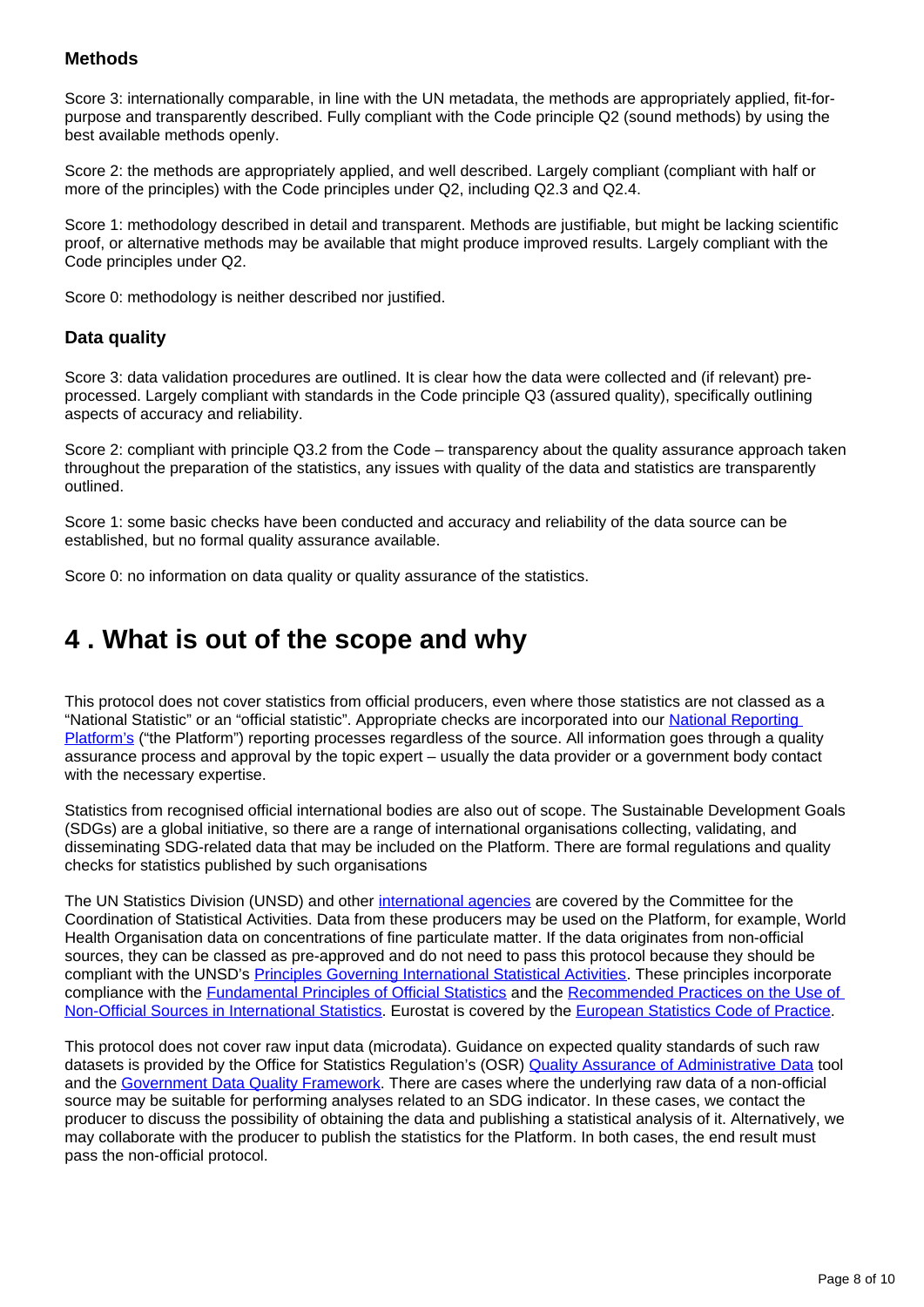## <span id="page-8-0"></span>**5 . Limitations and considerations**

The protocol is designed by the Sustainable Development Goals (SDGs) team at the Office for National Statistics (ONS) to enable wider use of sources on our **National Reporting Platform** ("the Platform"). This procedure is not regulated by a formal body, such as the Office for Statistics Regulation (OSR), but we have informed and consulted OSR representatives. While there are real benefits from enabling non-official sources to be used for SDG indicator reporting, there are also risks and limitations.

We recognise that there is some room for interpretation in this protocol. The methodology is less prescriptive for lower scores on the individual components of the Quality Matrix stage because the SDGs cover such a wide range of topics that the criteria need to be flexible. When using this protocol in practice, the ONS SDG team will carry out consistency checks and apply escalation routes in the case of any disagreements.

In producing this protocol, we have considered several limitations and risks, and attempted to mitigate these.

### **Scope**

A risk is that the scope of the protocol is so wide that the Platform becomes an extensive or unmanageable library of statistical sources. Our resources are limited, so we have mitigated this by providing a hierarchy with different conditions for considering headline and prioritised disaggregation gaps.

## **Trading-off between criteria**

There is a potential limitation that the scoring system allows sources to "trade off" areas of weakness, rather than addressing them. The requirement to pass the Gateway and discounting any source with a 0 score helps to mitigate this. We have tested combinations of scorings for any obvious trade-offs between the criteria. While we have not weighted the criteria, it is something we may consider in future development. We hope that the assessment will enable us to engage with potential producers to improve their sources.

## **Endorsement and neutrality**

A possibility is that non-official source producers or other stakeholders perceive inclusion on the platform as the ONS' endorsement, with heightened risks where sources are perceived as controversial. We state that where a source meets the criteria for inclusion on the Platform, this does not constitute a formal endorsement by the ONS. Inclusion would not confer any kind of official status. The Gateway stage also ensures that sources with an overt political agenda or conflicts of interest cannot be included.

## **Official sources quality**

A risk is that some official sources might not pass the protocol if it was applied to them, so they should also be assessed. This protocol was produced because there is no existing guidance for non-official sources. We have tested the assessment on statistics used on the Platform from a range of official sources and they have all passed. While it is possible for an official source from the hierarchy level 2 to score low on some of the protocol criteria, we have quality assurance processes that apply to all data we report. This includes the ONS and UK Statistical Authority (UKSA) issued guidance, and adherence to the UN-specified metadata where possible.

## **Scoring precision**

A limitation is that the cut-off threshold and scoring criteria are very specific, so potentially useful statistics do not pass for inclusion on the Platform. The minimum individual criterion pass score of 1 is generally less specific and allows for discretion on a case-by-case basis. The scoring template used for this has free-text fields to capture the justification for each scoring decision. These are also validated by a second assessor. This method may also allow for a composite score of two sources that individually do not pass the protocol.

### **Qualitative sources**

A risk that the protocol excludes potentially useful non-official sources of qualitative information. This first iteration focuses on non-official sources of statistical information. Qualitative sources also have value, and we will be considering how this protocol might be developed to allow for a similarly balanced assessment of benefits and risks. We welcome stakeholders' views on this.